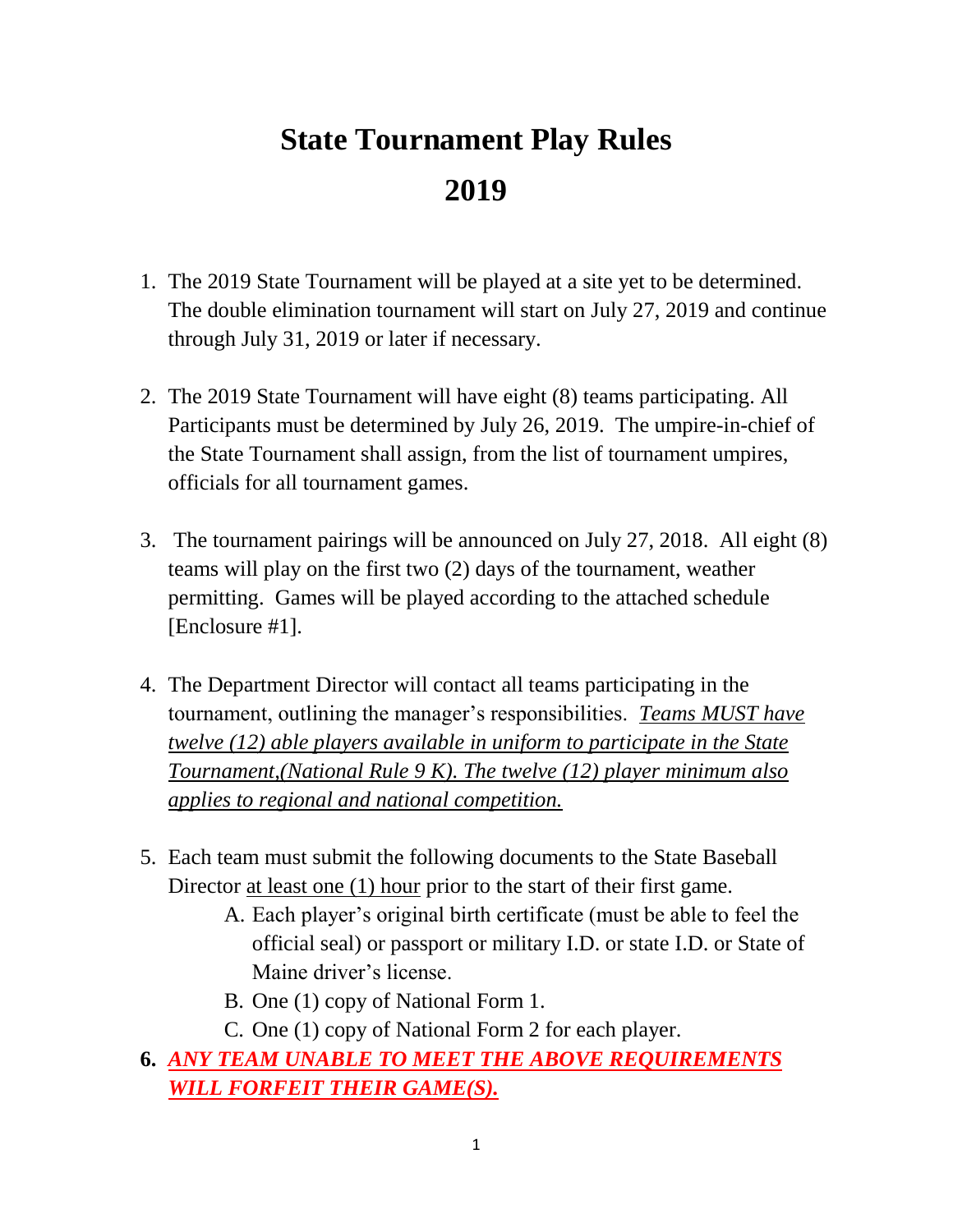- **7.** Each team will be allowed only one (1) manager and two (2) coaches within the playing field. The Department Baseball Director may allow additional persons in the dugout.
- 8. National Rule 1R. will apply to all pitchers during tournament play. Penalty: Forfeiture of game if a protest is filed with the umpire prior to the last out of the game. The official scorer will maintain the required pitching records.
- 9. In case of rain, a thirty (30) minute period will be used to determine if play will resume. The Department Baseball Director, Tournament Director and umpire crew chief will make the decision.
- 10.Suspended games will restart at the point of the suspended at the first available opportunity.
- 11.The Department Baseball Director will be in complete charge of the tournament. The local Tournament Official and the Baseball Committee present will assist the Department Baseball Director.
- 12.The Department Baseball Director will select a three (3) person committee to determine the winner of the "Sidney Schwartz Award". The same committee will select the team to be awarded the annual "Commander's Award" presented for team sportsmanship. Andrews Post #17, in memory of Francis Archer, will furnish a trophy each year for presentation to the Tournament Champion.
- 13.Any protest filed during tournament play will be decided immediately. The Department Baseball Director will appoint a three (3) person committee to rule on the protest. The committee's decision will be announced and the game will continue. The committee will be comprised of Department of Maine, American Legion Baseball Committee members. Tournament umpires, not working the game under protest, may be used as alternates should insufficient Baseball Committee members be present at the time of the protest.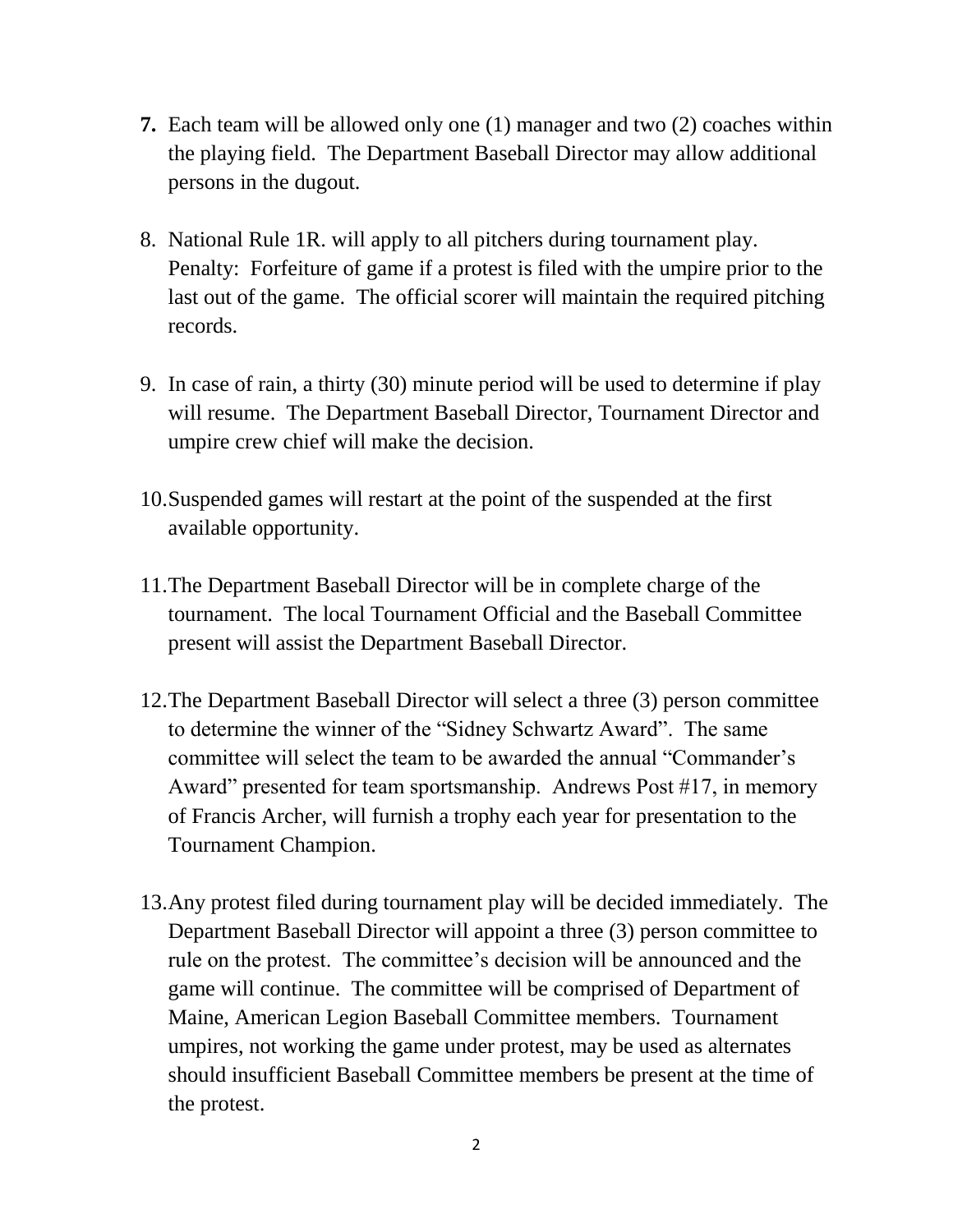- 14.The Department Baseball Director will name the umpires for the tournament. Zone Commissioners may send suggestions for umpire inclusions to the Director not later than *July 15, 2019*.
- 15.The National Anthem will be played and the American Legion Baseball Code of Conduct will be read before the start of each tournament game. Proper etiquette and individual decorum is required of all team personnel during these observations.
- 16.Any team or Zone wishing to sponsor a State Baseball Tournament must submit a proposal to the Baseball Committee at or before the Committee's Winter Meeting.
- 17. Officials for all Tournament games will be assigned by the Umpire in Charge for the State Tournament.
- 18. Host will collect the gate, provide all balls (Diamond D-1-AL) and retain all profit.

# **IMPORTANT:** *AS SOON AS A TEAM IS ASSURED OF BEING IN THE STATE TOURNAMENT A COLOR DIGITAL TEAM PHOTO IS REQUIRED. E-MAIL THE PHOTOGRAPH TO:*

Field Director, Dennis Damon

dsdamon@yahoo.com

**Keep the resolution as high as possible. Do not reduce it when you email it.**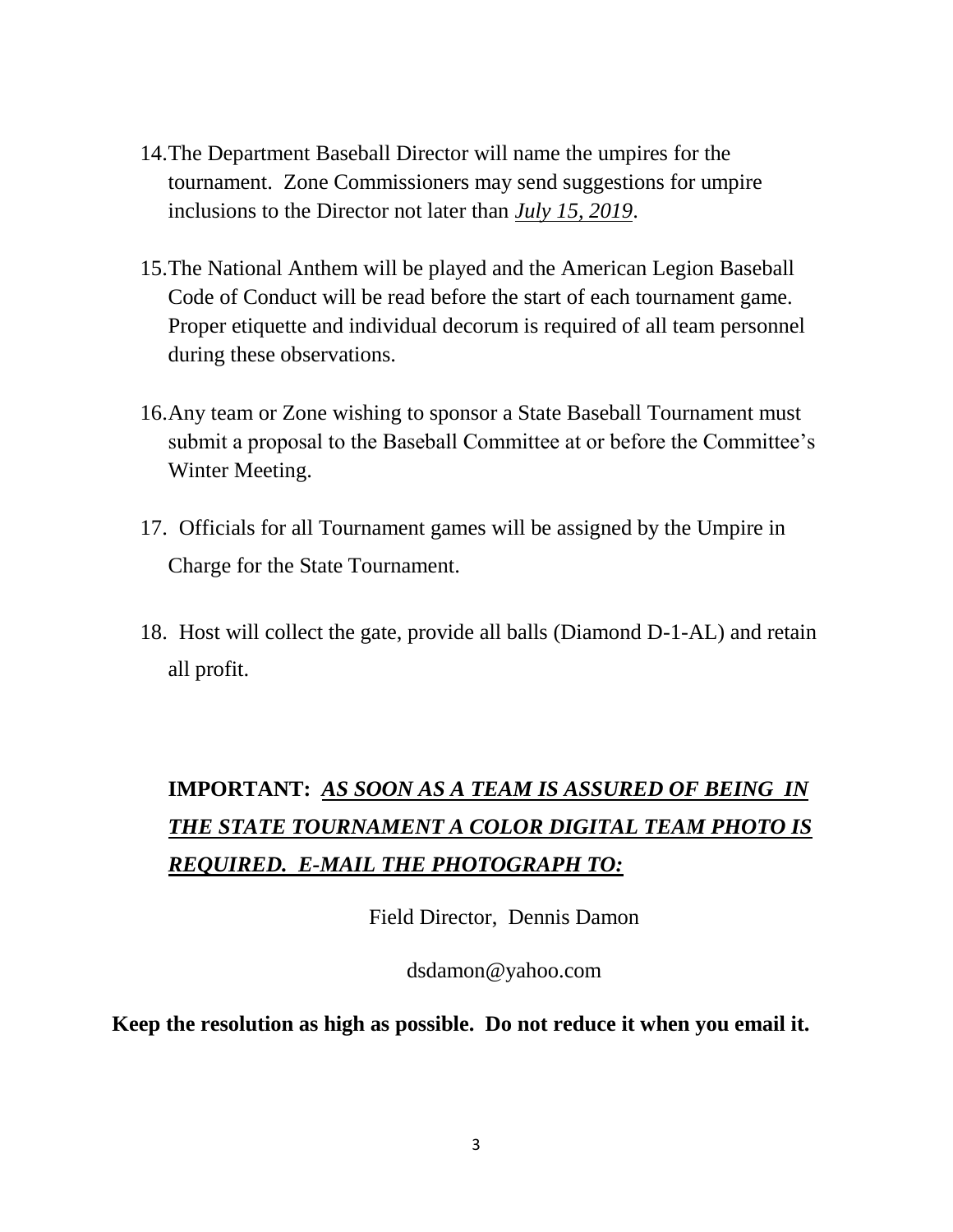#### **American Legion State Baseball Tournament Schedule**

#### **July 27, 2019 – July 31, 2019**

| Saturday, July 27  | Game#1* | 10:00AM                         |         |
|--------------------|---------|---------------------------------|---------|
|                    | Game#2* | 12:30PM                         |         |
|                    | Game#3* | 3:00PM                          |         |
|                    | Game#4* | 5:30PM                          |         |
| Sunday, July 28    | Game#5  | LG1 vs LG2                      | 10:00AM |
|                    | Game#6  | LG3 vs LG4                      | 12:30PM |
|                    | Game#7  | WG1 vs WG2                      | 3:00PM  |
|                    | Game#8  | WG3 vs WG4                      | 5:30PM  |
| Monday, July 29    | Game#9  | WG6 vs LG7                      | 12:00PM |
|                    | Game#10 | WG5 vs LG8                      | 2:30PM  |
|                    | Game#11 | WG7 vs WG8                      | 5:00PM  |
| Tuesday, July 30   | Game#12 | WG9 or 10 vs LG11^              | 3:00PM  |
|                    | Game#13 | WG9 or 10 vs WG11 $\sim$        | 5:30PM  |
| Wednesday, July 31 | Game#14 | WG12 vs WG13#                   | 3:00PM  |
|                    | Game#15 | WG14 vs LG14 (if needed) 5:30PM |         |

Note **\*** - Home Team is the higher seed

Note **^** - games 12 and 13 will not match previous opponents unless absolutely necessary.

FINAL NOTE: if 3 teams remain after G13, the WG11 will receive a bye in G14.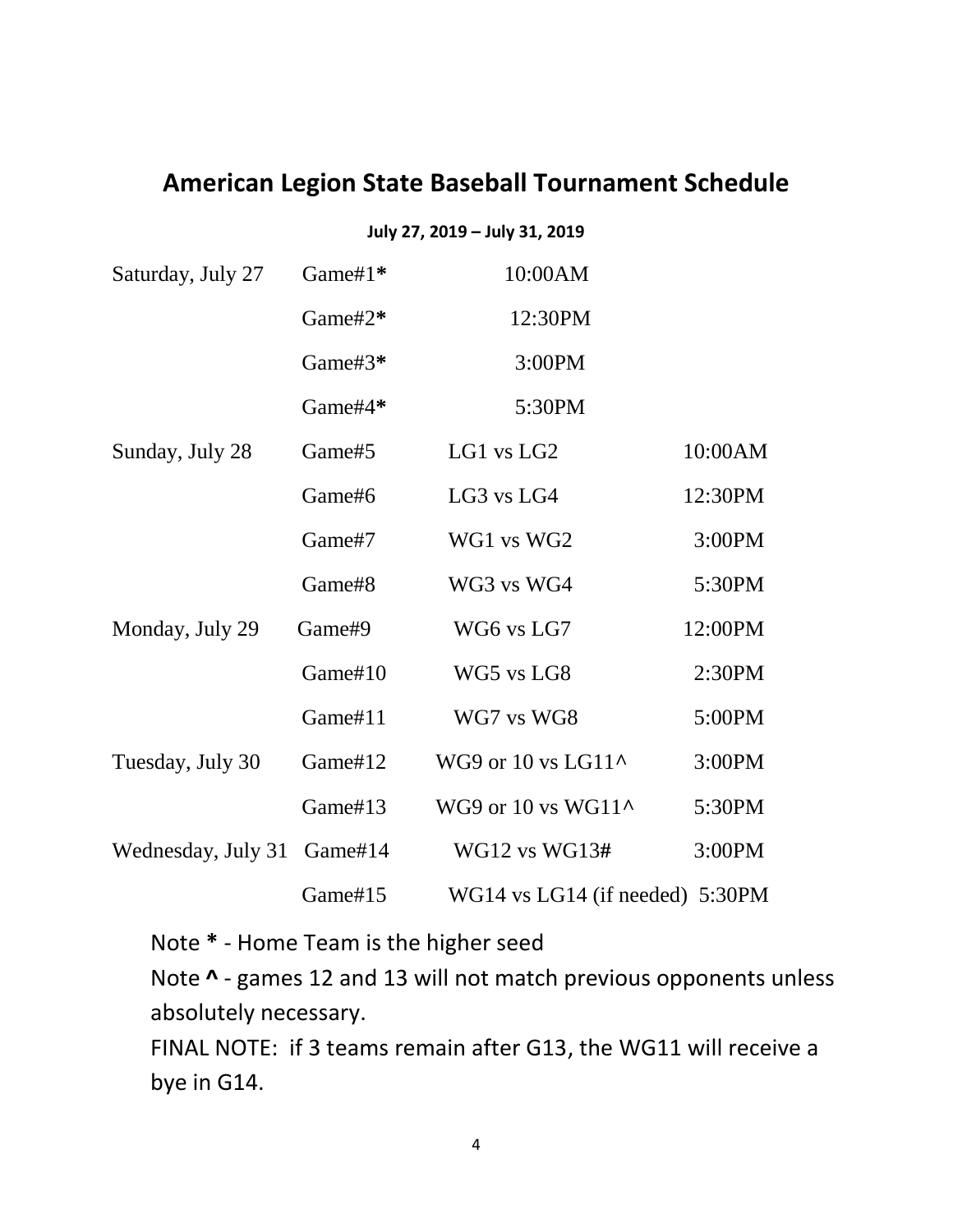# **TEAM GAME INFORMATION**

# BP and infield times for each game: (BP in the cage only.)

#### **10:00 AM Game Start time:**

| Home Team batting            | $8:30 - 9:00$ |
|------------------------------|---------------|
| <b>Visiting Team batting</b> | $9:00 - 9:30$ |
| Home Team infield            | $9:30-9:40$   |
| <b>Visiting Team infield</b> | $9:40-9:50$   |
|                              |               |

### **12:00 PM Game Start Time:**

| Home Team batting            | $10:30-11:00$ |
|------------------------------|---------------|
| Visiting Team batting        | $11:00-11:30$ |
| Home Team infield            | $11:30-11:40$ |
| <b>Visiting Team infield</b> | $11:40-11:50$ |

### **12:30 PM Game Start time:**

| $11:00-11:30$ |
|---------------|
| $11:30-12:00$ |
| $12:00-12:10$ |
| $12:10-12:20$ |
|               |

#### **2:30 PM Game Start Time:**

| Home Team batting            | $1:00-1:30$ |
|------------------------------|-------------|
| <b>Visiting Team batting</b> | $1:30-2:00$ |
| Home Team infield            | $2:00-2:10$ |
| Visiting Team infield        | $2:10-2:20$ |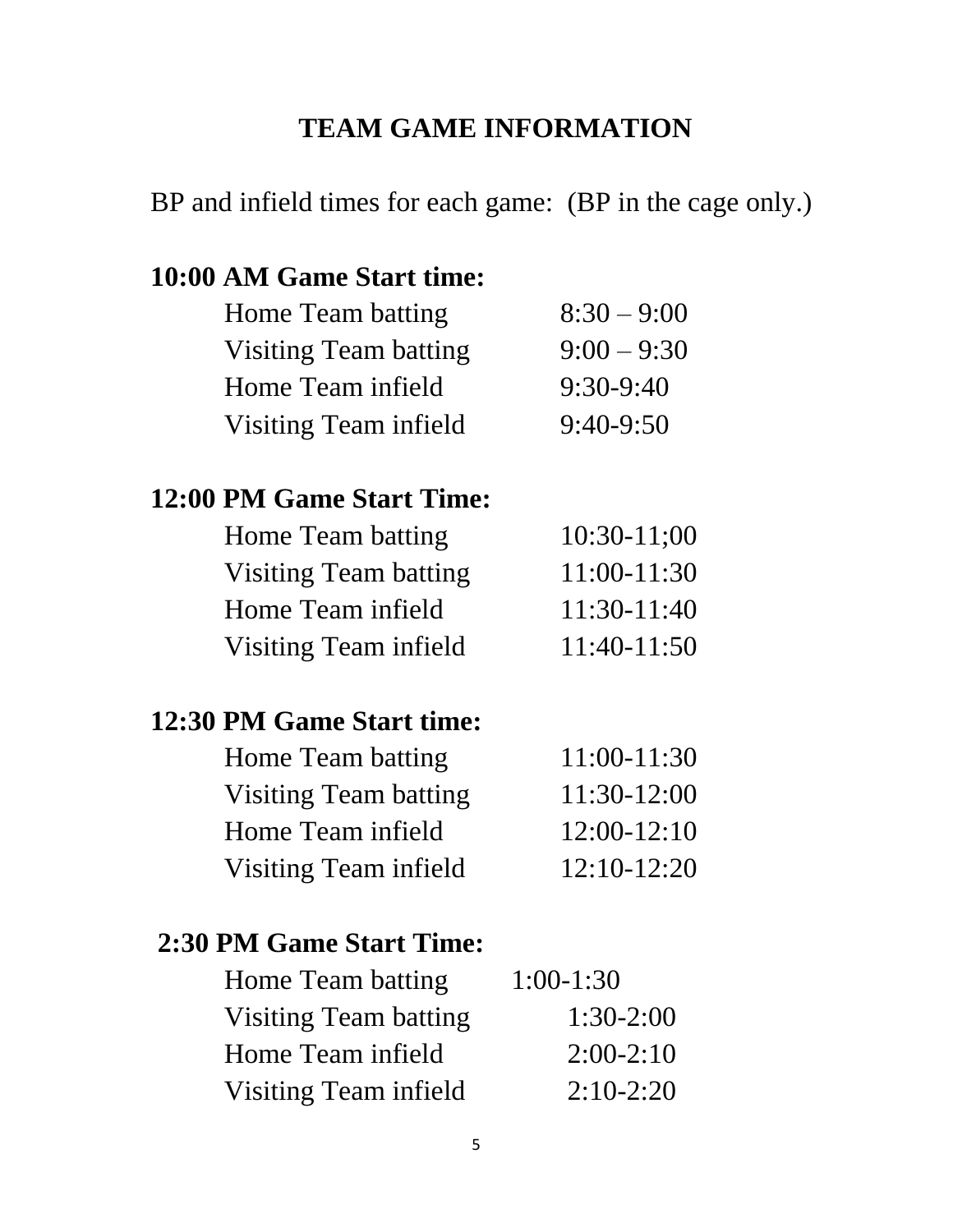## **3:00 PM Game Start time:**

| Home Team batting            | $1:30-2:00$ |
|------------------------------|-------------|
| <b>Visiting Team batting</b> | $2:00-2:30$ |
| Home Team infield            | $2:30-2:40$ |
| Visiting Team infield        | $2:40-2:50$ |

# **5:00 PM Game Start Time:**

| $3:30-4:00$ |
|-------------|
| $4:00-4:30$ |
| $4:30-4:40$ |
| $4:40-4:50$ |
|             |

# **5:30 PM Game Start time:**

| Home Team batting     | $4:00-4:30$ |
|-----------------------|-------------|
| Visiting Team batting | $4:30-5:00$ |
| Home Team infield     | $5:00-5:10$ |
| Visiting Team infield | $5:10-5:20$ |